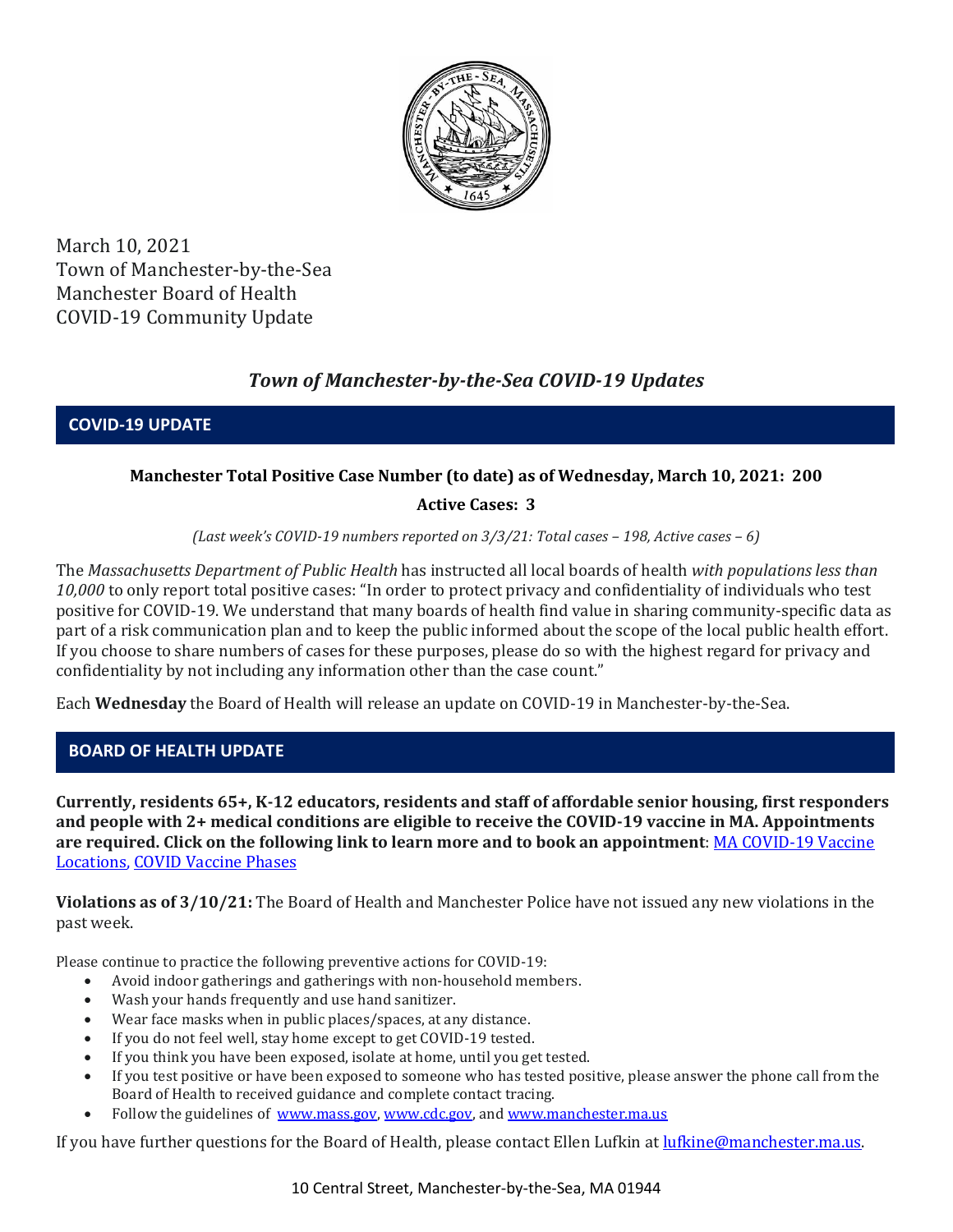

### **NEW MANCHESTER-BY-THE-SEA COMMUNITY UPDATES**

- *NEW!* **MA Vaccine Pre-registration Website Announced:** Governor Baker announced a new preregistration signup tool will be available for the state's 7 mass vaccination sites starting Friday, March 12. It will replace the current online booking platforms for mass vaccination sites. More sites will be added to the preregistration system in the coming weeks. [Vaccine Information](https://www.mass.gov/covid-19-vaccine)
- *NEW!* **Educators Vaccine Update:** On March 11, K-12 educators, childcare workers, and K-12 school staff are eligible to receive COVID-19 vaccine in MA. Educators may receive vaccine from any of the 170 public vaccine sites. *The State will also designate 4 days where the state's 7 mass vaccination sites will only offer 1st dose appointments for educators. The dates are Saturday, March 27, Saturday, April 3, Saturday, April 10, and Sunday, April 11.*
- *NEW!* **DPW Roadwork Alert:** Sewer pipe lining is taking place on School Street and along Sawmill Brook for the next few weeks. Impacted households will be notified directly. Traffic may be detoured at times.
- *NEW!* **Annual Town Meeting Postponed:** Due to COVID-19, the Board of Selectmen voted to postpone the Annual Town Meeting until Monday, June 21 at 6:30 p.m. on the MERSD athletic field.
- *NEW!* **MBTS Seasonal Help:** The Parks and Recreation Department is accepting applications for Summer Playground and Singing Beach staff - Apply [here.](https://www.manchester.ma.us/268/Parks-Recreation) DPW is also looking for seasonal help – Apply [here.](https://www.manchester.ma.us/Jobs.aspx?UniqueId=99&From=All&CommunityJobs=False&JobID=DPW-Seasonal-Help-34)
- *NEW!* **Manchester Cemetery Owners:** Department of Public Works requests that lot owners/representatives remove all decorations from graves of all Manchester cemeteries by Monday, April 5 to enable the DPW staff to begin grounds maintenance work. Any items left behind will be removed and disposed.
- *NEW!* **40B Workshop**: The next meeting to discuss the 40B project proposal will take place on Thursday, March 18 at 6:30 p.m. Meeting details, past recording and important information can be found [here.](http://manchester.ma.us/729/40B)
- *NEW!* **Excise Tax:** Excise tax bills have been mailed and are due on Monday, March 15. Please contact the Tax Collectors Office at 978-526-2030 with any questions.
- *NEW!* **Nomination Papers:** Get involved in our community and run for local office! Nomination papers are available to be mailed. Please contact the Town Clerks office at 978-526-2040 or townclerk@manchester.ma.us. to make a request[. 2021 Local Election](http://manchester.ma.us/503/Town-Meetings-and-Elections)



10 Central Street, Manchester-by-the-Sea, MA 01944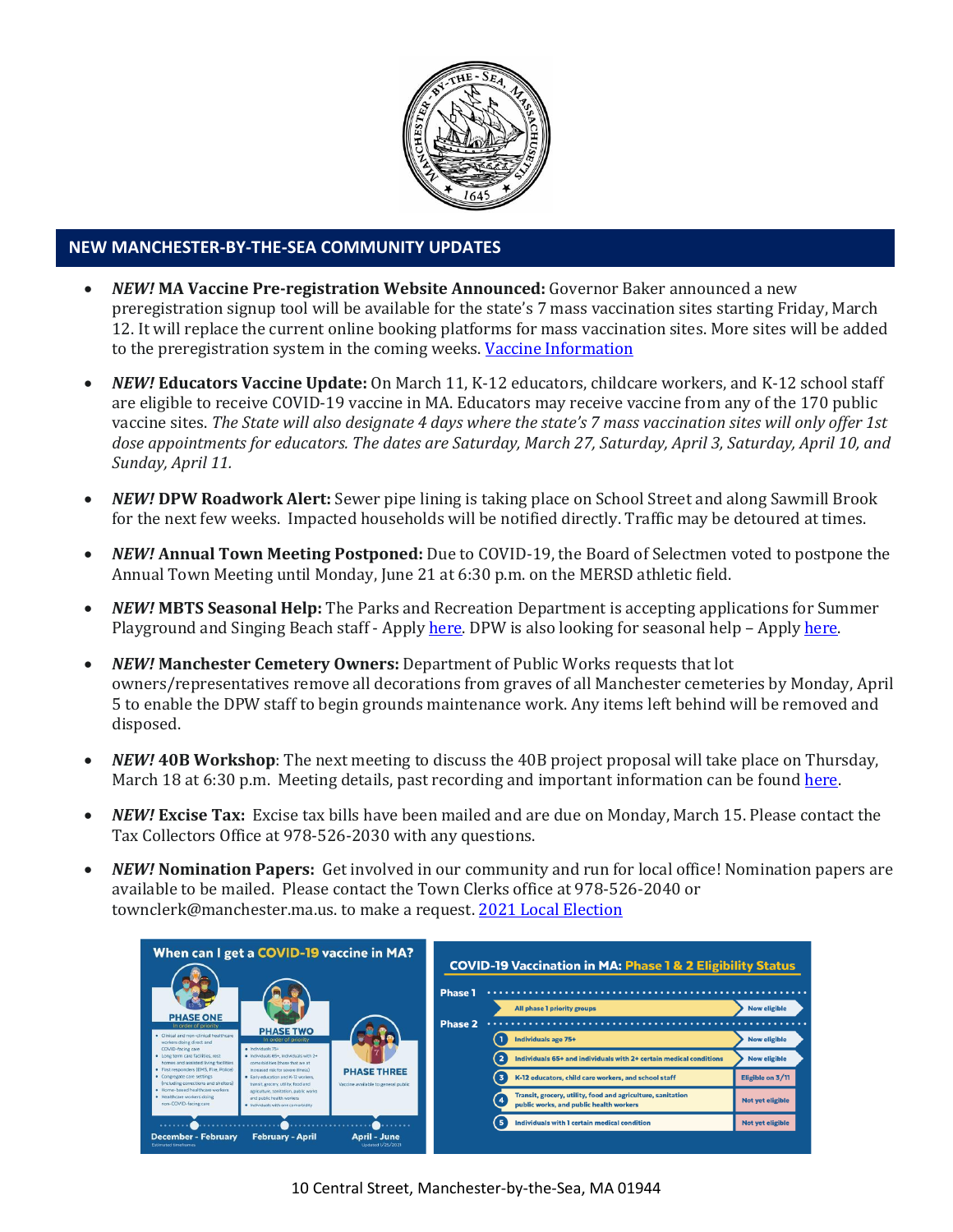

#### • **CURRENT MANCHESTER-BY-THE-SEA GUIDANCE**

- COVID-19 Testing: [COVID-19 Testing Site Locator,](https://memamaps.maps.arcgis.com/apps/webappviewer/index.html?id=eba3f0395451430b9f631cb095febf13) [Stop the Spread Sites,](https://www.mass.gov/info-details/stop-the-spread) [COVID-19 Dashboard](https://www.mass.gov/info-details/covid-19-response-reporting#covid-19-interactive-data-dashboard-)
- MA is in Phase 3 Step 2 of Reopening: Restaurants are permitted to operate with six-foot social distancing, limits of six people per table and 90 minute limits. Other businesses can operate at 50% capacity. Additional details can be found [here.](https://www.mass.gov/news/baker-polito-administration-announces-plans-for-continued-reopening)
- Eligibility for 2+ Comorbidities: Clic[k here](https://www.mass.gov/info-details/covid-19-vaccinations-for-individuals-with-certain-medical-conditions) to find out what conditions are eligible in the next phase of vaccine distribution.
- Call Center for Vaccine Assistance: A new call center is now available to MA residents who do not have access to the internet or have a language barrier. The phone lines will be open daily from 7 a.m. – 8 p.m. Please call 978-717-3700.
- Volunteer with MA Medical Reserve Corps: Thank you to the residents who have contacted the Town to generously offer volunteer services in the effort to fight COVID-19. The MA Medical Reserve Corp is looking for volunteers at the local level, both medical and non-medical. Clic[k here](https://l.facebook.com/l.php?u=https%3A%2F%2Fwww.mamedicalreservecorps.org%2Fcovid19%3Ffbclid%3DIwAR1O_7U70XMSPe_kbb689S7zAJbCTYavpqNhIz9Ce2s-encj1Mlz3fOmjYI&h=AT3a2b6zxupFiw2RA_9kLVFDLZwmtblukw3wwe3pvVN6YWtLrkwxEyW8Z8S97uuzXDiNt1x4DYp7DeOoXm1U98GjBQQufV4R5eC5sYpFoqMi6iMDgiQu2THu_d0XoA0BnNUMg336NM-KtUxjtQ&__tn__=-UK-R&c%5b0%5d=AT2anP_ULhxU-U55t7AxrMiNTXfNIJnoicfzRyKEGzk_70Dtxb6ttNSKpwftDkeovmenW9ksjPEmhjSrMDjZ_NEMD2Upi_WEREnPIZBLU-8cgapV1WMi5HvUjS0InF_0K4aE4PXV6bei0V79lnY9jSo89LgXHVCMF9u0-PYa4j6cBMOzl7xPt7oB2_WGVQ8cDciW8b9U) to register.
- Beach Stickers: 2021 Beach Stickers are on sale online or via mail. Please clic[k here](http://manchester.ma.us/252/Beach-Resident-Parking-Stickers) for complete details and instructions. 2020 Parking Stickers are valid through May 31, 2021. *New rule for 2021! Stickers must be placed inside the front, driver side windshield in the upper left-hand corner.*
- Facts about the COVID-19 Vaccine: [Vaccine Distribution Details](http://ma-manchesterbythesea.civicplus.com/DocumentCenter/View/3629/StopCOVID19_Need-to-Know_Final_English) [Vaccine FAQ](https://www.mass.gov/info-details/covid-19-vaccine-frequently-asked-questions)
- COVID-19 Vaccination Questions: You can e-mail questions to [COVID-19-Vaccine-Plan-MA@mass.gov](file:///C:/Users/marlettat/Desktop/Public%20Relations/2021/COVID-19-Vaccine-Plan-MA@mass.gov)
- Travel Guidance for Arriving in MA: [MA Arrival Travel Order.](https://www.mass.gov/guidance/guidance-for-travelers-arriving-in-the-commonwealth-of-massachusetts) Complaints should be directed to [DPH.COVID.Complaints@mass.gov](mailto:DPH.COVID.Complaints@mass.gov)
- Gathering Size Restriction: The current gathering order allows up to 10 indoors and 25 outdoors at private residences.
- Singing Beach Reminder: A mask is required, at ALL times, when visiting Singing Beach in accordance with the MA Face Covering Order. Please do not gather in large groups. Each person is limited to a maximum of two dogs.
- MA Quarantine Instructions: The state has updated the quarantine guidelines. If you have been instructed to quarantine, please adhere to the following rules: **Quarantine Instructions**
- Town Hall is Closed to the Public: Town Hall will be closed to the public until further notice. Staff will be available during normal business hours via appointment, phone or email. [Staff Directory](http://manchester.ma.us/directory.aspx)
- Allen's Pharmacy COVID-19 Testing Site: Allen's Pharmacy is operating a COVID-19 PCR testing site. Appointments are required and can be scheduled [here.](https://schedule.veritasgenetics.com/) Information on Veritas PCR Testing can be found [here.](https://www.veritasgenetics.com/covid-molecular/)